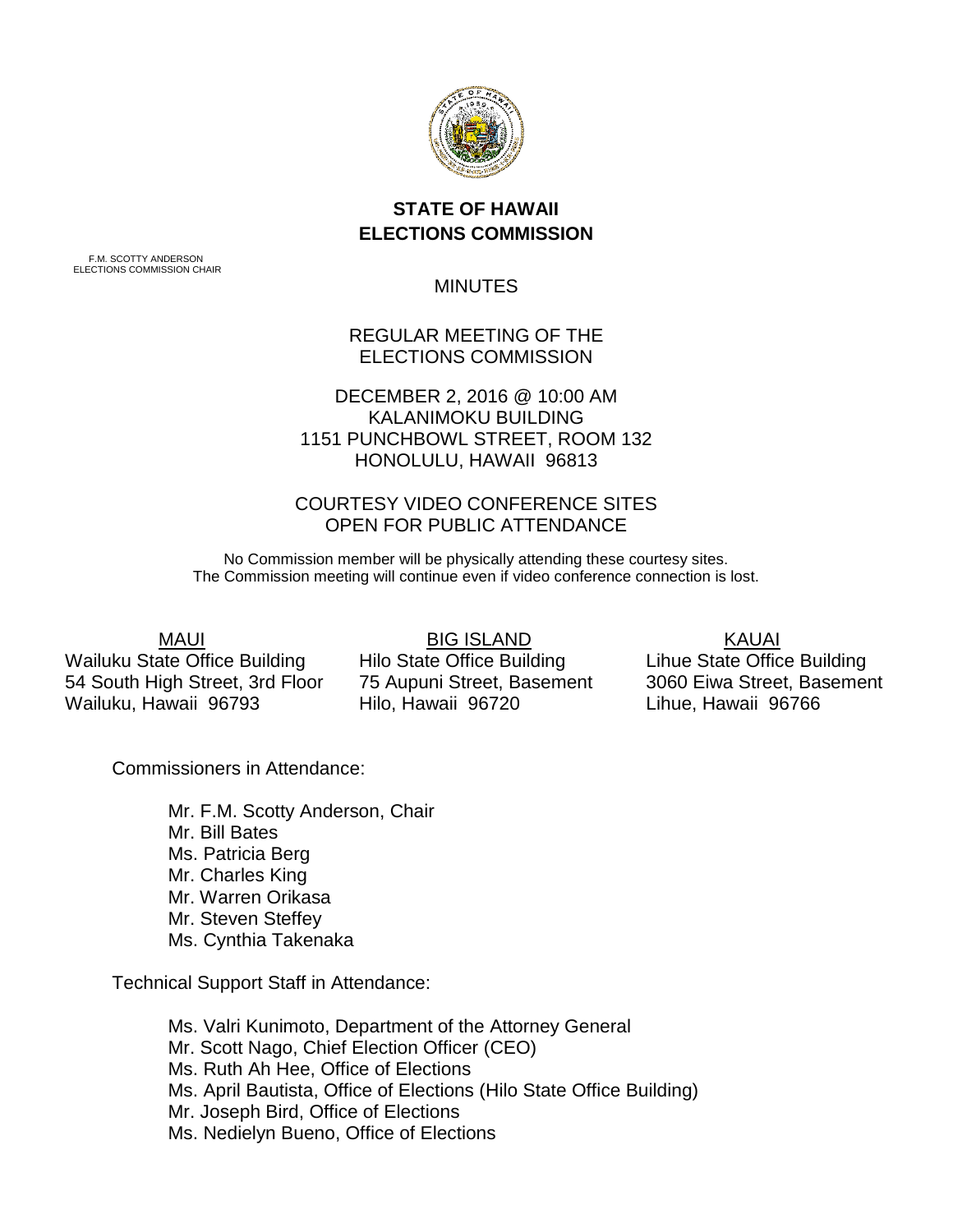Elections Commission Meeting Minutes December 2, 2016 Page 2

> Mr. Raymund de Vega, Office of Elections (Wailuku State Office Building) Mr. Sheldon Galdeira, Office of Elections (Lihue State Office Building)

Ms. Judy Gold, Office of Elections

Ms. Jaime Kataoka, Office of Elections

Mr. David Rosenbrock, Office of Elections

Mr. Rhowell Ruiz, Office of Elections

Mr. Aaron Schulaner, Office of Elections

Ms. 'Auli'i Tenn, Office of Elections

Ms. Kristen Uyeda, Office of Elections

Mr. Charles Wong, Office of Elections

Guests in Attendance:

Mr. Roderick Becker, Comptroller

Mr. Peter Fritz

Ms. Audrey Hidano, Deputy Comptroller

- Ms. Debbie Kaahanui-Hoyohoy, Hawaii County Clerk's Office (Hilo State Office Building)
- Ms. Nina Magoun (Lihue State Office Building)

Ms. Janet Mason, League of Women Voters

Ms. Cori Saiki, Hawaii County Clerk's Office (Hilo State Office Building)

Ms. Barbara Service

Ms. Corie Tanida, Common Cause Hawaii

Ms. Melissa Vomvoris, Office of Senator Les Ihara, Jr.

## PROCEEDINGS

I. Call to Order

Chair Anderson called the meeting to order at 10:00 a.m. on December 2, 2016 at the Kalanimoku Building, Room 132.

II. Roll Call and Determination of a Quorum

Elections Commission (EC) Secretary conducted roll call. Commissioners Okazaki and Vierra were not in attendance. All other Commissioners were in attendance and the Commission had a quorum.

III. Approval of Minutes for the Meeting of August 31, 2016

Commissioner Berg provided a correction to the minutes, under agenda item number V, Status of Operations Report from the CEO, page 4. She clarified that she did not actually witness the incident that she reported on, but rather it was relayed to her by a precinct worker.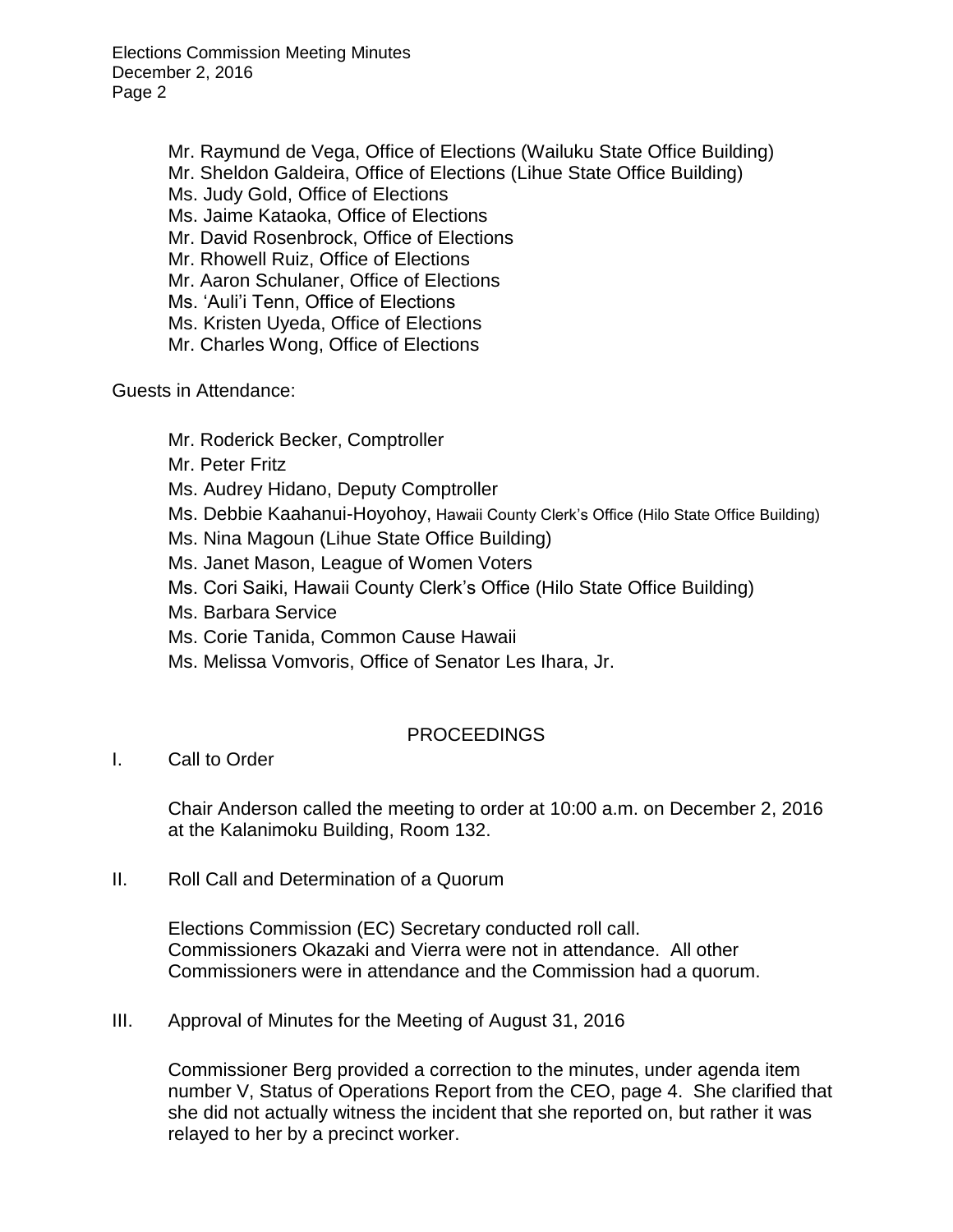Commissioner Bates moved that the minutes be approved, the motion was seconded by Commissioner Berg, and approved unanimously by the Commissioners.

IV. Status of Operations Report from the Chief Election Officer, discussion and action, if appropriate

CEO Nago reported that the Office of Elections (OE) conducted the General Election on November 8, 2016. The deadline to file an election contest with the Supreme Court was Monday, November 28, 2016, which has since passed. There were no contests filed, therefore the election has been certified.

In regards to issues on General Election Day, CEO Nago stated that the control center in Honolulu was understaffed, which caused long wait times for precinct workers to have their phone calls answered. CEO Nago explained that it is becoming increasingly difficult to recruit control center operators, and that there was a high drop-off rate the week before the election. He said that OE will need to examine their procedures for recruiting and staffing the control center so that this does not happen again.

In addition, there were 20 voting machine incidents statewide, with two occurring on the neighbor islands and the rest on Oahu. CEO Nago stated that many of these issues were attributed to things like paper ballot jams and ballot boxes getting full. In these situations, the proper procedure requires the precinct workers to collect the voted ballots into a secure container and scan them when the machines are repaired. CEO Nago said however that there were reports of precinct workers incorrectly depositing voted ballots into unsecure containers, in which case the chairperson was alerted immediately to correct the procedure. CEO Nago explained that the long lines and ballot jams could also be attributed to the two-card ballot on Oahu; voters often did not wait for the first card to be properly scanned before feeding the second card, which caused the machines to jam.

For the upcoming legislative session, CEO Nago reported that OE will be introducing four bills relating to: all-mail elections, automatic voter registration, increasing the fine on the Class C felony for voter fraud from \$1,000 to \$10,000, and removing the requirement for signatories to provide the last four digits of their SSN on candidates' nomination papers.

Commissioner King asked CEO Nago if the workers in the control center are volunteers. CEO Nago said that they are, and clarified that the control center operators are responsible for assisting all polling place workers with any extraordinary issues that may arise.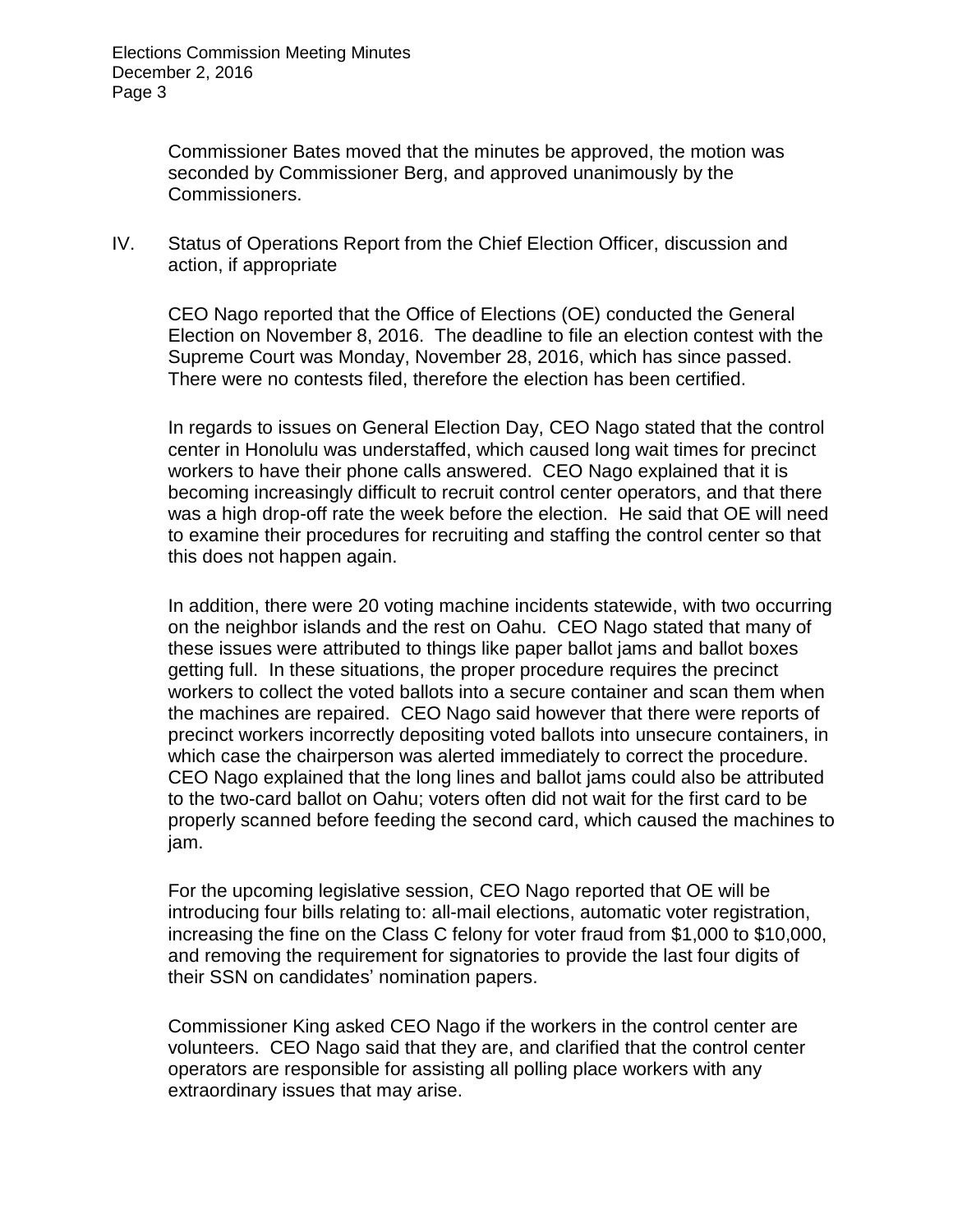Commissioner Orikasa asked CEO Nago to confirm that this is not the first time OE will be submitting legislation relating to all mail voting. CEO Nago verified that OE has submitted the same bill several times in the past; during the last two sessions the bill got all the way to the last stage, conference, but did not pass in the end. Commissioner Orikasa said that it does not seem like there is great support in passing the all mail bill, to which CEO Nago responded that they will continue to keep trying.

Commissioner Berg recalled that CEO Nago was going to follow up on some issues after the Primary Election regarding policies for precinct workers. She asked CEO Nago if these procedures have been incorporated into the training manuals. CEO Nago responded that OE does not reprint manuals between the primary and general elections of the same year, but that all procedures are examined so that the manuals can be improved for the following election.

Commissioner Berg asked CEO Nago if OE is working on their response to the Legislature regarding the online voter registration system. CEO Nago confirmed that they are working on their response, which is due 20 days prior to the start of the legislative session. Commissioner Berg recalled that OE was also working on another legislative task; CEO Nago said that they will be working on the Hawaii Administrative Rules during the off-session in between elections.

Chair Anderson stated that during this upcoming legislative session, his main goal is to get the all mail bill passed. He said that in the last few weeks, he has met with six legislators who are key in passing this bill, and found that they have no objections. Chair Anderson urged the rest of the EC members to meet with their local legislators, and said that they could be provided with a summary sheet that highlights the benefits of all mail elections. He added that all mail voting would eliminate various issues that occurred on General Election Day, including the long lines and the machine jams. Commissioner Takenaka asked CEO Nago how much it would cost to implement all mail voting. CEO Nago explained that OE is proposing that it be implemented in phases by county, and that once it is completely carried out, there will be an estimated savings of \$800,000 per election cycle.

Commissioner Bates stated that he had visited precincts through Kihei, Lahaina, and East Maui, and observed that the precinct workers were having difficulty getting through to the county clerk's office to verify voter information. Commissioner Bates said these issues were causing long wait times and some disgruntled voters, which he shared with Maui County Clerk, Mr. Danny Mateo and staff after the election. CEO Nago stated that the same issue occurred in Honolulu with the control center, and that they will need to increase recruitment in order to avoid the same issues next time.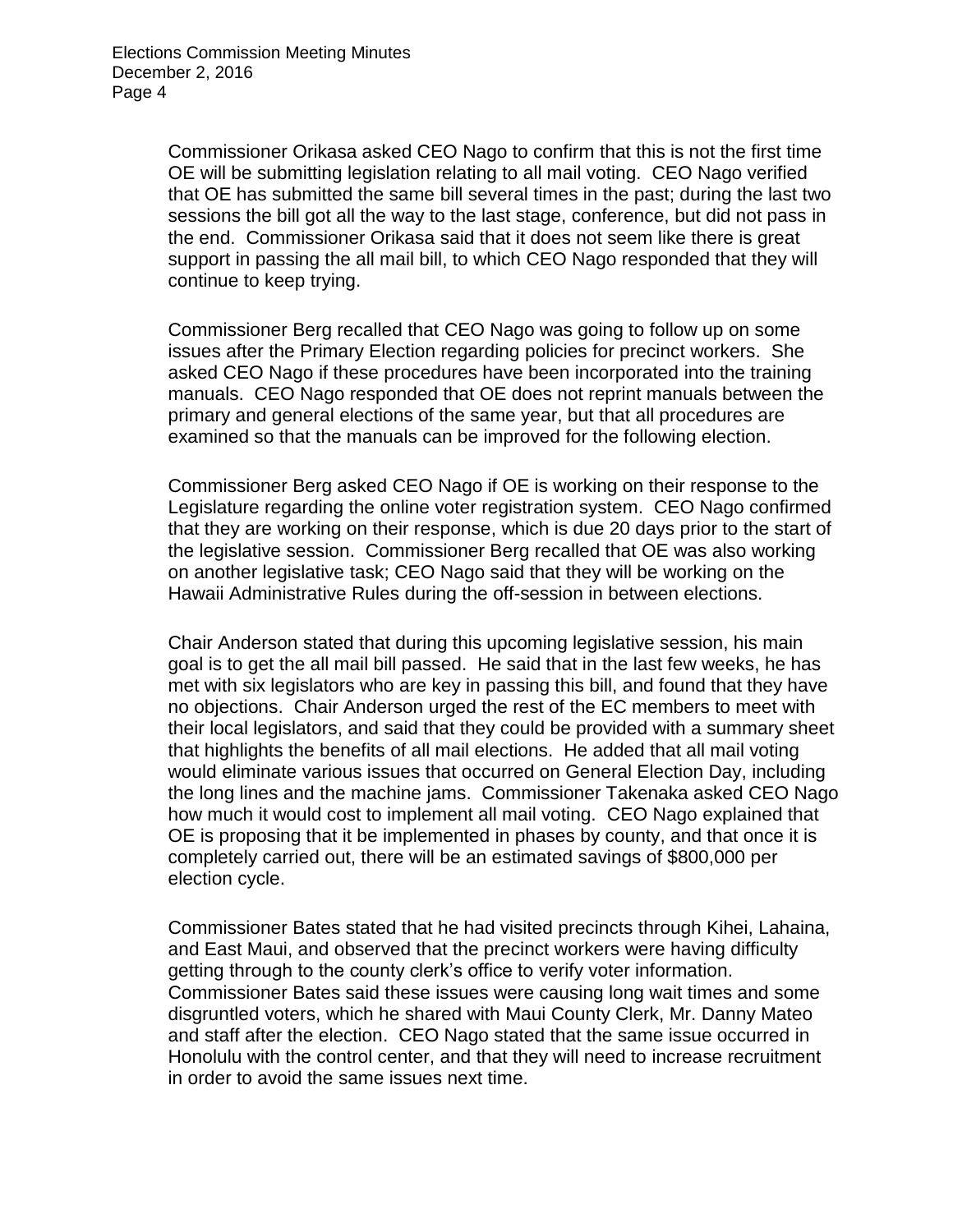Commissioner Steffey asked CEO Nago if the ballot scanning machines are repaired by someone from the machine's company when there are issues on election day, to which CEO Nago confirmed that they are.

Commissioner Steffey said that he had not heard much of anything regarding volunteering for the election aside from an informational pamphlet at the elections office in Kona. CEO Nago explained that the neighbor islands were well staffed and did not experience those same issues that occurred on Oahu. He added that OE had made additional efforts in Honolulu to recruit volunteers between the primary and general elections by presenting at Neighborhood Board meetings and posting flyers throughout the community.

Commissioner Orikasa asked CEO Nago what percentage of voters are absentee and how this number compares to those of the last couple of elections. CEO Nago responded that 53% of people voted prior to Election Day, which includes absentee and early walk-in ballots. He added that the percentage increased only slightly from a couple of years ago, due to an increase in voter registration.

Commissioner Bates pointed out that many students from Seabury Hall on Maui were precinct volunteers; CEO Nago stated that the county clerks make a conscious effort to recruit staff for the polling places, many of whom are students.

V. Public Testimony – Any interested person may submit comments or testimony on any agenda item.

**Ms. Nina Magoun:** Ms. Nina Magoun stated that she assists the Republican Party with poll worker recruitment, and is personally testifying today against all mail voting. Ms. Magoun said that she believes that voting by mail is more subject to fraud due to others in the home and workplace potentially influencing an individual's personal vote.

Chair Anderson said that all mail voting will be discussed during the next agenda item, therefore he will hold his response until they get there.

Mr. Peter Fritz commented that he has spoken with members of the Hawaii Association of the Blind who found the electronic voting machines at the polling places very useful and easy to work with. At his own polling place on Election Day, Mr. Fritz said that he began to spell his name in sign language to a precinct worker who appeared confused. However, a second precinct worker had understood and was able to assist him shortly thereafter. For clarification, Commissioner Orikasa asked Mr. Fritz to confirm that he prefers ballot machines, and that he is opposed to all mail voting. Mr. Fritz answered that new issues that would arise if all mail voting was implemented.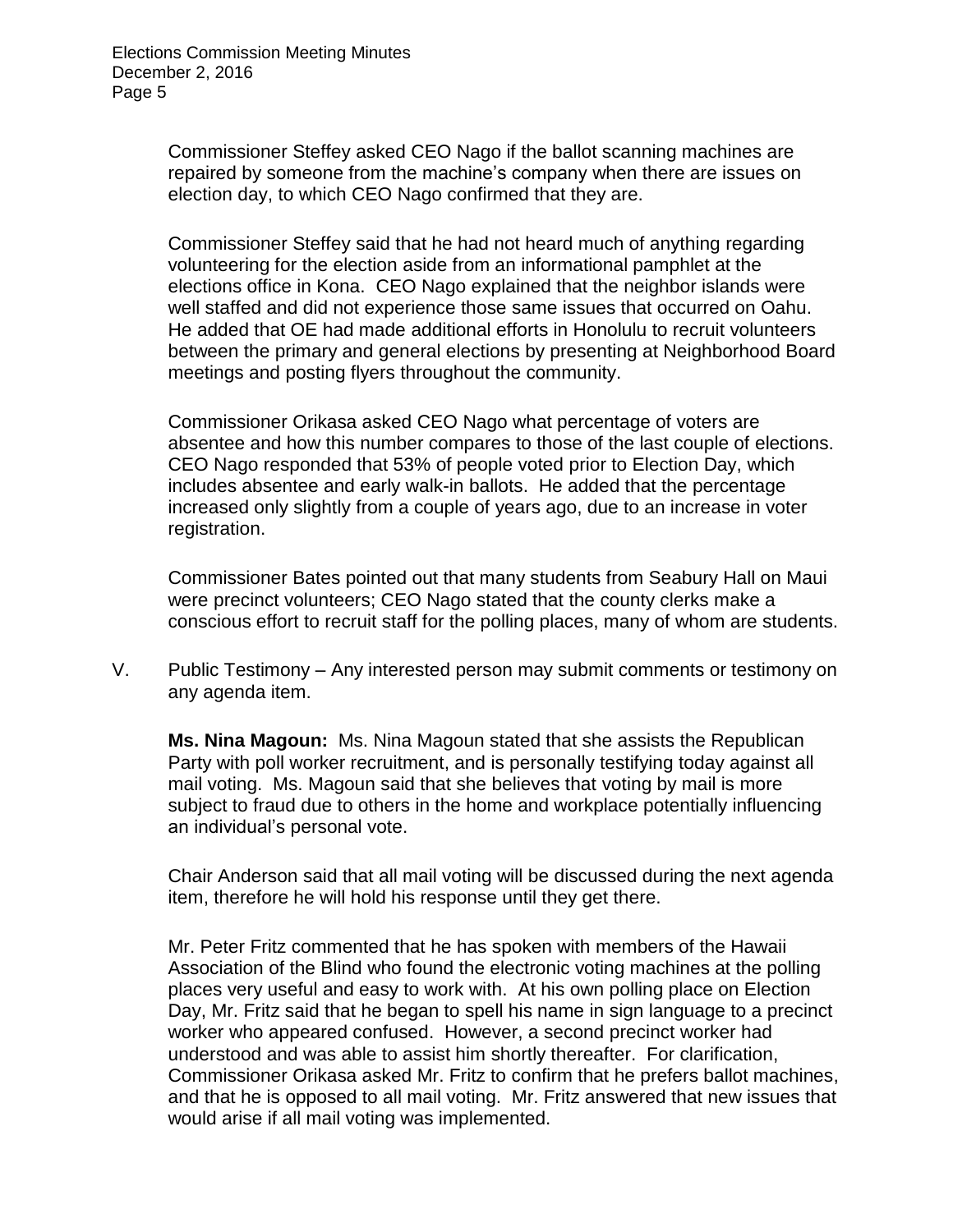**Ms. Janet Mason, League of Women Voters (LWV):** Ms. Janet Mason stated that since 1999, LWV has strongly supported all mail voting in Hawaii. She said that a lot of progress has since been made with this effort, and that LWV is now requesting that the EC help to support this initiative. Ms. Mason reiterated that if all mail voting was implemented, the state would save approximately \$800,000 per election cycle, and some of the operational problems that occurred on election day would be completely eliminated. In response to testimony presented earlier this morning about voter fraud, Ms. Mason argued that there is no evidence that voter fraud has increased in the three states that now conduct all mail voting. She added that if a voter is concerned about voter fraud or the confidentiality of their ballot, they can always request assistance from OE or the County Clerks who can come up with a customized solution for their situation. Ms. Mason stated that a number of all mail voting bills are usually introduced each session, however LWV has a strong preference for OE's bill, which they think does a good job of integrating all mail voting with the current absentee ballot procedures.

Commissioner Orikasa asked Ms. Mason if LWV does active lobbying with the Legislature, to which Ms. Mason confirmed that they do. She explained that LWV will be ramping up their efforts this year by presenting their resolution to each of the neighborhood boards on Oahu, as well as promoting all mail voting through a statewide social media campaign. Ms. Mason said that LWV thinks that the public is ready for this change, as a majority of voters already have permanent absentee status.

**Mr. Peter Fritz:** Mr. Peter Fritz introduced himself as an attorney and an individual with a disability. He explained that although there are benefits relating to all mail voting, not all individuals with disabilities are able to vote by mail, but instead utilize the electronic voting machines at the polls. Mr. Fritz suggested that a working group be formed consisting of members from the EC, OE, and individuals with disabilities (e.g., deaf, low vision, blind, mobility issues, etc.). He said that the working group would examine the current process and look for ways to increase accessibility for voters. Mr. Fritz proposed that OE contact nursing homes prior to election days to ensure that residents are able to complete their ballots secretly and independently, and are able to comply with deadlines. He mentioned that there are a variety of tools that assist individuals with vision disabilities to complete their ballot, including large print ballots, and voting through a computer program or a central telephone. Mr. Fritz stated that there are many individuals with cognitive impairments who depend upon spouses and caregivers; he suggested training for these caregivers in regards to voter privacy and the degree of assistance that is permissible. Mr. Fritz requested that the EC consider his recommendation to either establish a working group or to incorporate some of his suggestions into legislation.

Commissioner Orikasa recapped that Mr. Fritz discussed how individuals with disabilities have challenges in executing a secret ballot without some sort of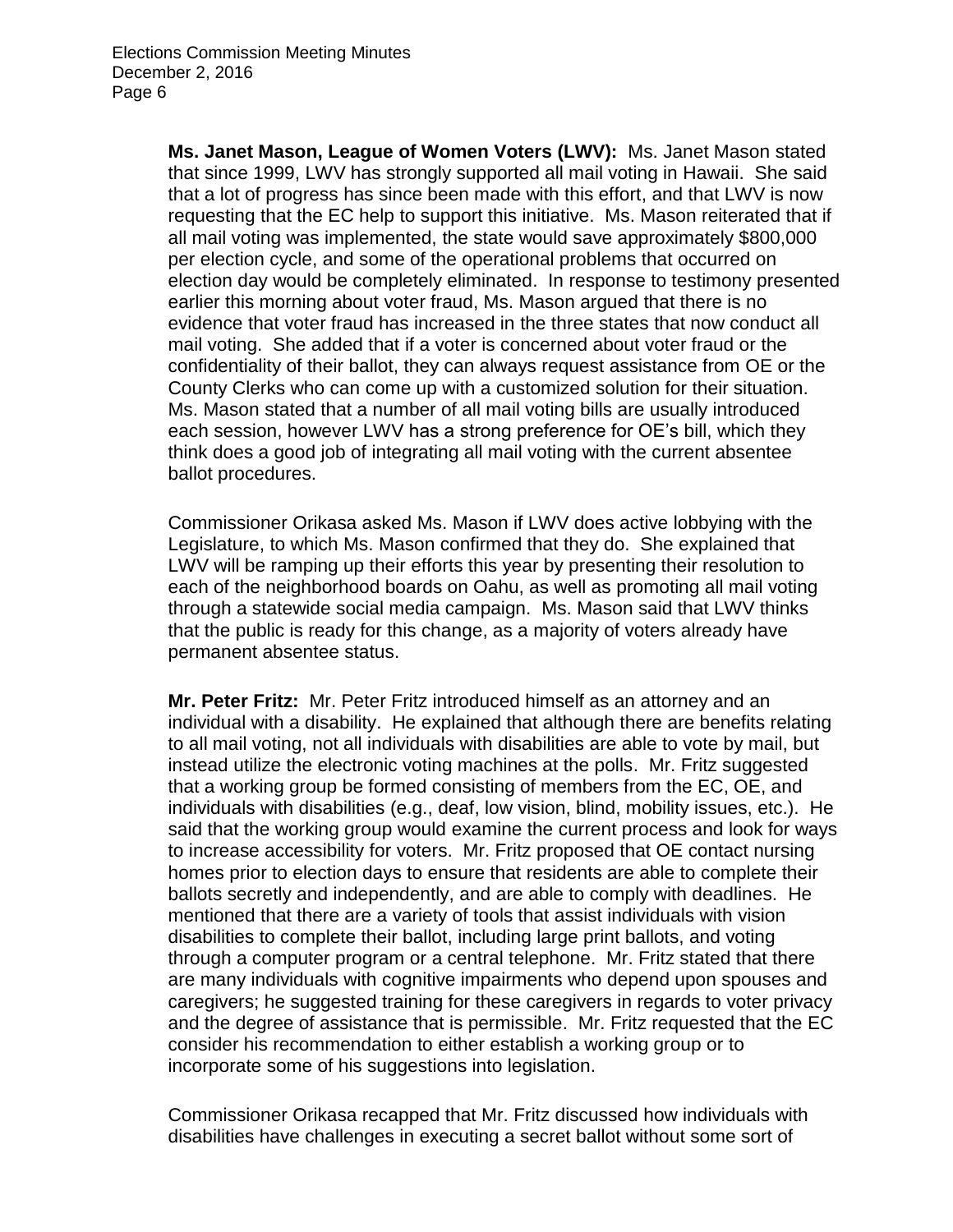assistance. Commissioner Orikasa asked Mr. Fritz if he observes similar difficulties for those with language barriers. Mr. Fritz replied that he does not know, but can suggest that those types of individuals be included in the aforementioned working group. Commissioner Orikasa asked Mr. Fritz to confirm that his intent is to ensure that voting will continue to be accessible for all voters, if and when the state transitions to all mail voting, to which Mr. Fritz agreed.

- VI. 2017 Legislative Session
	- a. All Mail Voting Legislation

Chair Anderson stated that all mail voting is already implemented in Oregon, Washington, and Colorado, and that the EC and OE need to find out how those states are addressing the issues raised by Mr. Fritz. Chair Anderson asked Ms. Magoun if she had anything to add to the discussion, to which she confirmed that she did.

Ms. Magoun stated that electronic voting machines work well in conjunction with paper ballots at the polling places, as individuals who spoil their ballots can utilize the electronic machines with a little instruction. Despite the fact that all mail voting would save a lot of money and eliminate certain issues at the polls, Ms. Magoun said that there is evidence that voter fraud exists, and that new issues, such as mail interference, would arise. Chair Anderson thanked Ms. Magoun for her participation.

Commissioner Steffey explained that to his understanding of the all-mail bill, there would continue to be a period of early walk-in voting, so that would still be an option for those who are unable to vote by mail. Chair Anderson confirmed that to be true. Commissioner Steffey added that the issue of mail fraud is a criminal code concern, and is not something that would be addressed by an all-mail bill.

Commissioner Orikasa asked the neighbor island attendees if having the opportunity to participate at these video conferenced meetings is a great benefit or just a general convenience. Ms. Magoun replied that it is a benefit as she resides on Kauai, and thanked the EC for the opportunity. Chair Anderson inquired about the two attendees in Hilo, who CEO Nago identified as the County Clerk's staff.

In regards to page three of the all-mail bill, Commissioner Bates asked CEO Nago if the state would be paying for the postage on the return envelopes. CEO Nago confirmed that they would, as OE currently does for the absentee ballot return envelopes.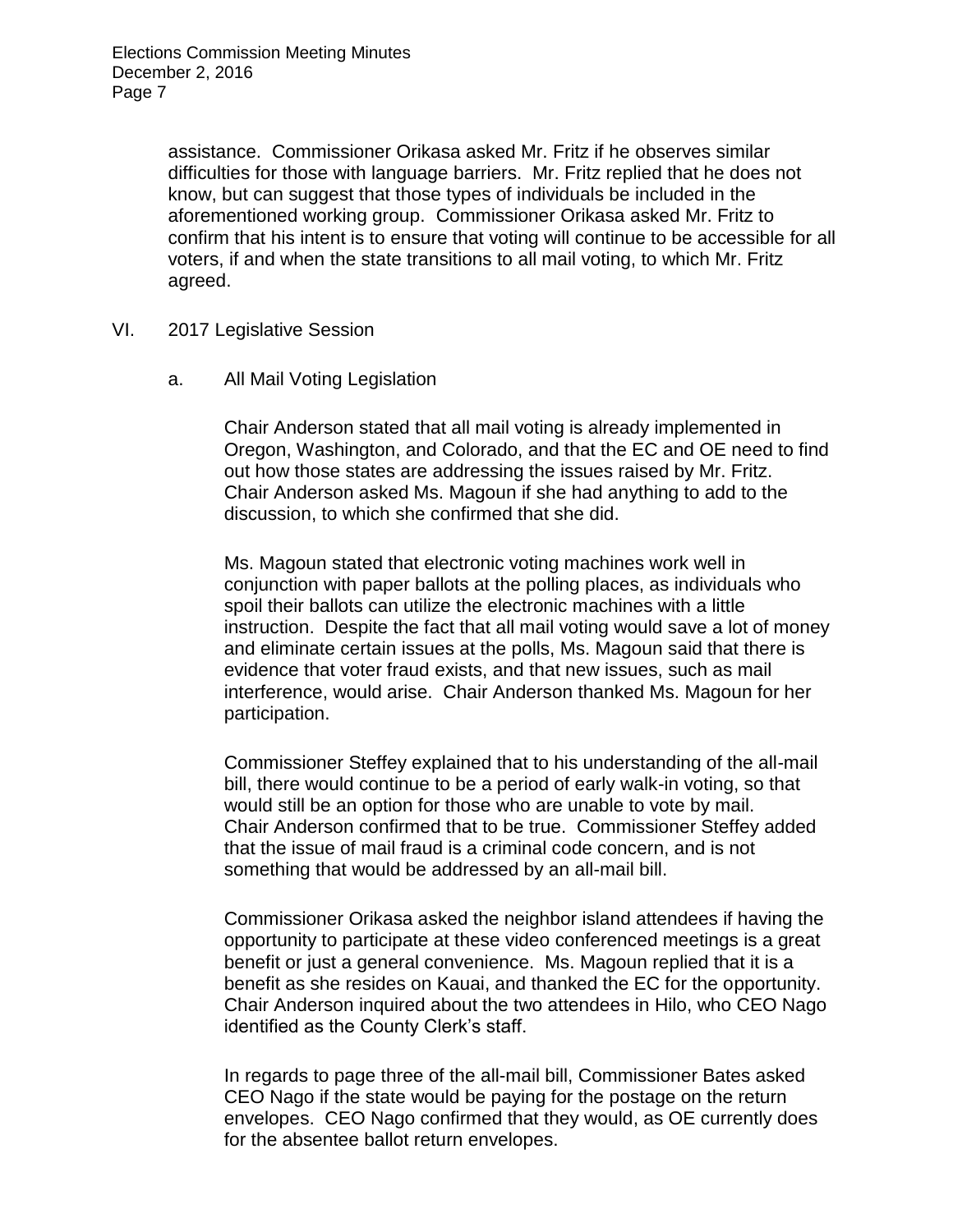Elections Commission Meeting Minutes December 2, 2016 Page 8

> Commissioner Berg asked CEO Nago if OE is working on some kind of feedback system so that a voter would know if their ballot has been received and counted. CEO Nago explained that the new voter registration system that will be implemented for the 2018 elections will be able to track exactly where in the process a ballot is.

Commissioner Bates asked CEO Nago to confirm that a Class C felony for voter fraud is punishable by imprisonment not exceeding five years. CEO Nago clarified that when the bill was redrafted, the maximum fine was lowered from \$10,000 to \$1,000. OE's proposed bill would raise the maximum fine back up to \$10,000 so that it is consistent with the maximum fine for all other Class C felonies.

VII. Open Forum: Public comments on issues for the Commission's consideration for the next Commission meeting and action, if appropriate. Presentations limited to three minutes.

No public comments were made.

With no further comments, Chair Anderson asked for a motion to go into executive session to discuss the salary adjustment of the Chief Election Officer.

The motion was made by Commissioner Orikasa, seconded by Commissioner King, and approved unanimously by the Commissioners.

The Commission dissolved into Executive Session at 10:39 a.m.

VIII. Executive Session

Pursuant to Section 92-5(a)(2), HRS, discuss the salary adjustment of the Chief Election Officer, if any, pursuant to Section 11-1.6(e), HRS, and action, if appropriate.

The Commission resolved into open meeting at 11:21 a.m.

IX. Salary adjustment of the Chief Election Officer, pursuant to 11-1.6(e), HRS, if applicable.

Chair Anderson announced that the EC approved a 12% salary increase for CEO Nago, effective July 1, 2016. He requested that the EC to take a vote on the decision, which was approved unanimously by the Commissioners. CEO Nago thanked the EC, and Chair Anderson stated that he earned it. CEO Nago replied that the staff earned it.